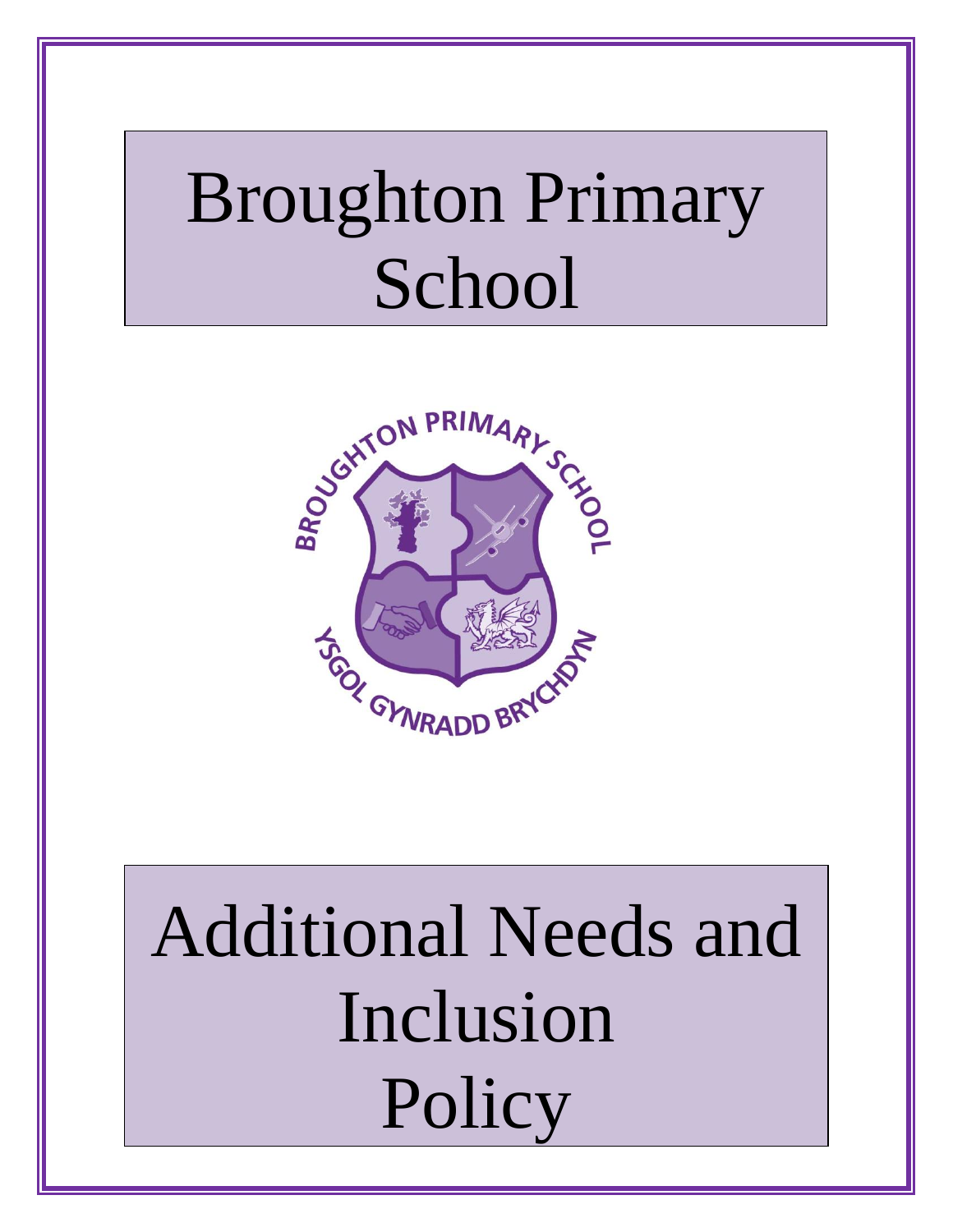# **Additional Needs and Inclusion Policy**

We believe this policy should be a working document that is fit for purpose, represents the school ethos, enables consistency and quality across the school and is related to the following legislation:

- Education Act 1996
- Education Act 1997
- Standards and Framework Act 1998
- Human Rights Act 1998
- Education Act 2002
- Gender Recognition Act 2004
- Equality Act 2010
- We believe that we are an educationally inclusive school as we are concerned about the teaching and learning, achievements, attitudes and well-being of all our pupils. We value each child as a unique individual and we work hard to meet the needs of all our children.

We work hard to offer equality of opportunity and diversity to all groups of pupils within school such as children:

- from both sexes:
- who have Additional Learning Needs;
- who are looked after;
- from minority faiths, ethnicities, travellers, asylum seekers, refugees;
- who are gifted and talented;
- who are at risk of disaffection;
- who are young carers;
- who are sick;
- who have behavioural, emotional and social needs;
- from families who are under stress

We aim to provide a happy, healthy and safe school by providing high quality pastoral care, support and guidance by listening to the concerns of children and parents.

We want all our pupils to feel valued, secure and to be given opportunities to learn by providing a differentiated curriculum that caters for the needs of all pupils.

We aim to ensure that all pupils have access to all the school's resources and that they have the opportunity to experience success, are treated fairly and that their individual needs are met.

We believe we have a duty to bring together and include all groups within the school and the local community and to invite them to use the school facilities for additional learning opportunities.

For the benefit of all pupils we wish to work closely with the health service, social care, the learning and behaviour support team, and the education social worker.

We wish to work closely with the School Council and to hear their views and opinions as we acknowledge and support Article 12 of the United Nations Convention on the Rights of the Child that children should be encouraged to form and to express their views.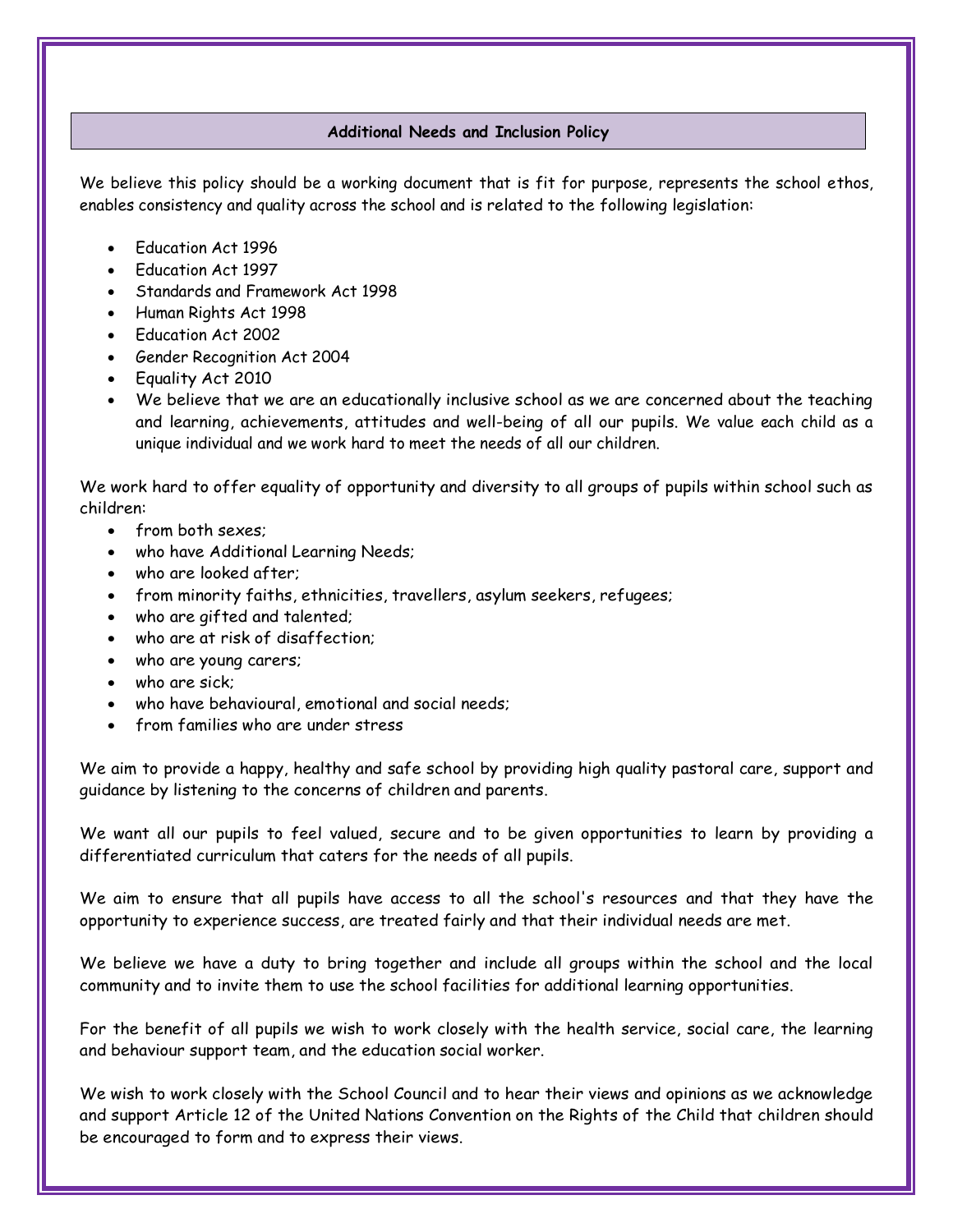We as a school community have a commitment to promote equality. Therefore, an equality impact assessment has been undertaken and we believe this policy is in line with the Equality Act 2010.

#### **Aims**

- To provide places for all pupils who have expressed a preference to join this school.
- To give all pupils regardless of their age, special educational needs, ethnicity, attainment and background the right to learn together.
- To ensure all children are treated fairly and that their individual needs are met.
- To enhance each child's self-esteem and confidence.
- To encourage a willingness to learn
- To endeavor to make the learning environment as effective as possible for each child.
- To share good practice within the school and with other schools.

#### **Objectives**

All pupils including those with additional Learning needs:

- To be literate
- To be numerate
- To have a wide range of communication skills
- To develop social skills to enable children to work and play together
- To become independent learners
- To benefit from suitable resources and appropriate technology to support their area of need.
- To have a positive attitude towards themselves, their peers and staff at the school.

#### **Objectives**

All pupils are entitled to a broad and balanced curriculum and all pupils are fully integrated into the school. Pupils with particular difficulties are supported in specific ways in order that their individual needs are met.

Children with additional educational needs are supported first and foremost by their class teacher using person-centred planning approaches, preparing differentiated work and individual resources. This ensures they have maximum access to the curriculum – using modified tasks, use of specific resources, and/or multi-sensory strategies. Pupils identified with additional learning needs may also receive small group or individual teaching sessions which follow phonic, spelling or reading programs e.g Direct phonics, PAT's, paired spelling, priority reading. Where pupils with significant additional learning needs are identified, further assessments are requested from external agencies and/or educational psychologists.

Pupils with identified Service level agreements or statements will have annual reviews held jointly with school staff, parents and external agencies.

# **Responsibility for the Policy and Procedure**

#### **Role of the Governing Body**

The Governing Body has:

appointed a member of staff to be responsible for Additional Learning Needs and Inclusion;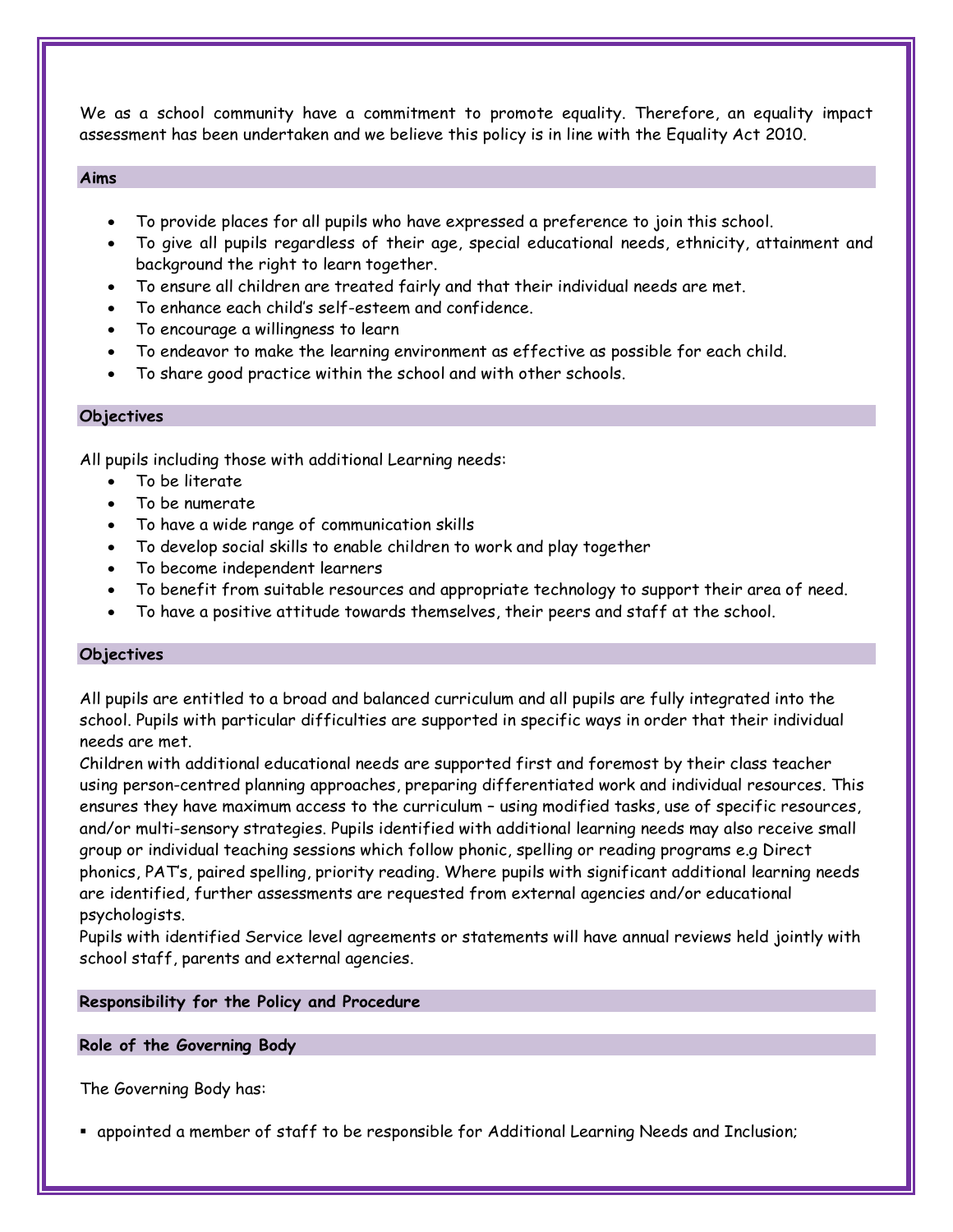- delegated powers and responsibilities to the Headteacher to ensure all school personnel, pupils, parents and visitors to the school are aware of and comply with this policy;
- responsibility for ensuring the following policies are in place, kept up to date and effectively implemented:
	- Disability and Accessibility policy
	- Equal Opportunities Policy
- responsibility for monitoring the educational achievement of all the above groups;
- responsibility for ensuring that the statutory responsibilities of the ALNco are met;
- the task of ensuring the composition of the school personnel and that of the governors reflects groups within the local community;
- responsibility for ensuring that the school complies with all equalities legislation;
- responsibility for ensuring funding is in place to support this policy;
- responsibility for ensuring this policy and all policies are maintained and updated regularly;
- responsibility for ensuring all policies are made available to parents;
- nominated a link governor on the first meeting of the academic year to:
	- $\Box$  work closely with the Headteacher and the coordinator;
	- $\Box$  ensure this policy and other linked policies are up to date;
	- $\Box$  ensure that everyone connected with the school is aware of this policy;
	- $\Box$  attend training related to this policy;

# **Role of the Headteacher**

The Headteacher will:

- ensure all school personnel, pupils and parents are aware of and comply with this policy;
- work hard to create a positive school ethos where all individual needs are addressed and strengths celebrated;
- ensure the inclusion of pupils, school personnel, parents and the local community;
- work closely with the coordinator for Inclusion and the nominated governor;
- work closely with the ALNco; to ensure that:
	- an effective pupil tracking system is in place
	- individual pupil needs are identified early and that strategies are put in place to address them
- ensure good lines of communication and strong links with parents and outside agencies are in place;
- record all incidents of bullying, harassment and racism;
- work closely with the link governor and coordinator;
- provide leadership and vision in respect of equality;
- provide guidance, support and training to all staff;
- monitor the effectiveness of this policy by:
	- ensuring pupils are set challenging targets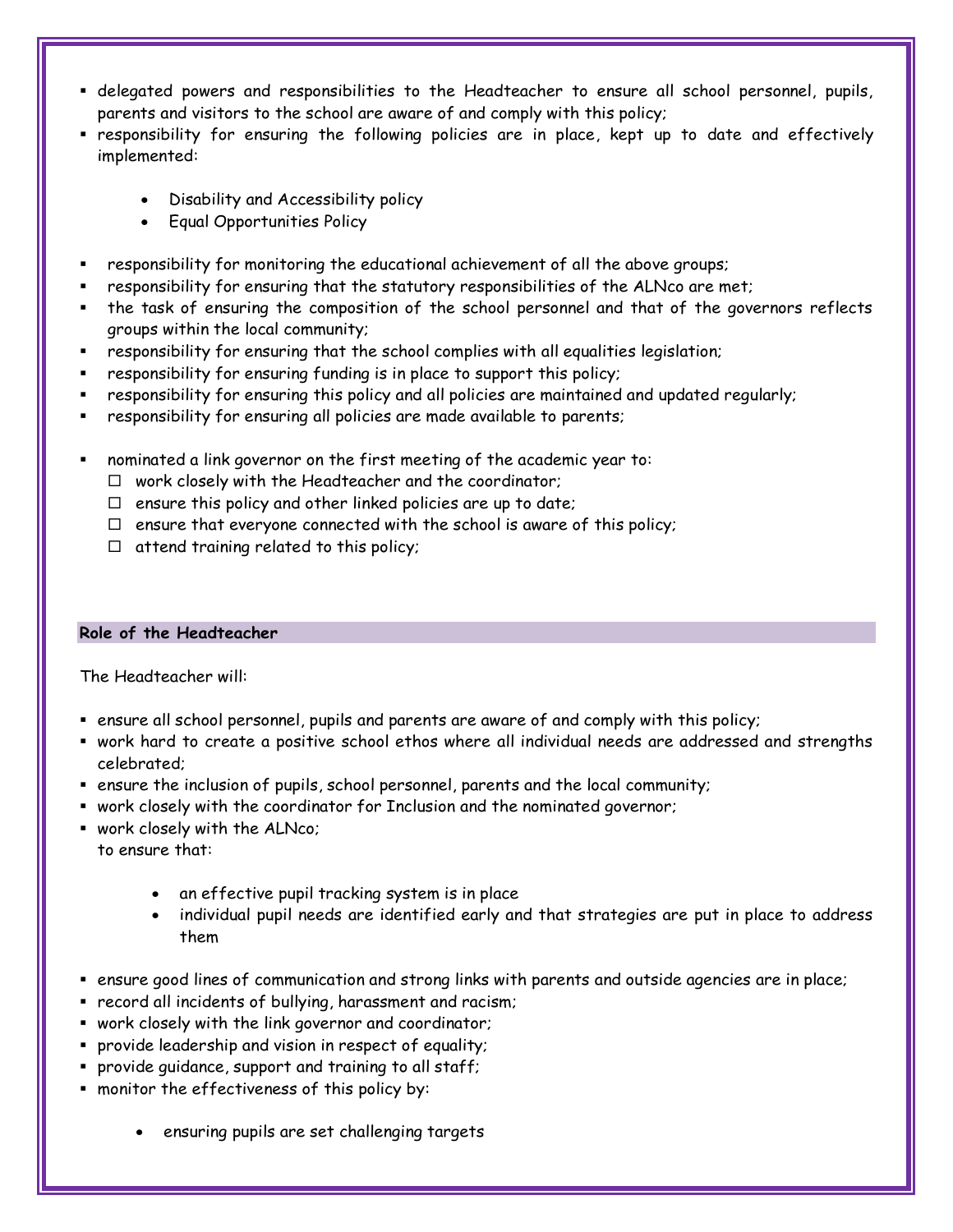- analysing data to see if pupils from all groups are achieving their full potential
- examining the number of pupils who have been excluded
- analysing attendance data
- analysing numbers of pupils from different groups who are gifted and talented
- **Providently Figure 3** Report to the Success and development of this policy on an annual basis.

#### **Role of the Coordinator**

The coordinator will:

- **Example 1** lead the development of this policy throughout the school;
- work closely with the Headteacher and the nominated Governor;
- co-ordinate provision for pupils with additional needs.
- Maintain the school's additional needs register and oversee the review of pupil's IEP's.
- Liaise with parents, pupils and external agencies to support pupils' needs.
- work closely with the class teacher to track pupil progress of all groups by ensuring pupils:
	- are making the expected level of progress
	- are set challenging targets
	- are supported to achieve their targets
- assess the level of English of all new arrivals;
- provide the necessary support for all new arrivals;
- **Provide guidance and support to all staff;**
- provide training for all staff on induction and when the need arises;
- **EXECT** to date with new developments and resources;
- **Perical monitor:**

#### **Role of the Senior Leadership Team**

The Senior Leadership Team will:

- consider Inclusion being a priority of the school's development plan;
- provide resources to support this policy;
- monitor the performance of pupils by analysing data and by discussion with class teachers;
- monitor the progress and development of this policy;
- assess the impact of this policy.

# **Role of School Personnel**

School personnel will:

- comply with and implement this policy;
- take into account the abilities of all pupils with work being differentiated to fit the needs of everyone;
- use a variety of teaching styles to deliver a broad and balanced curriculum;
- create a positive classroom environment by having high expectations, encouraging pupils, involving pupils, and respecting their feelings;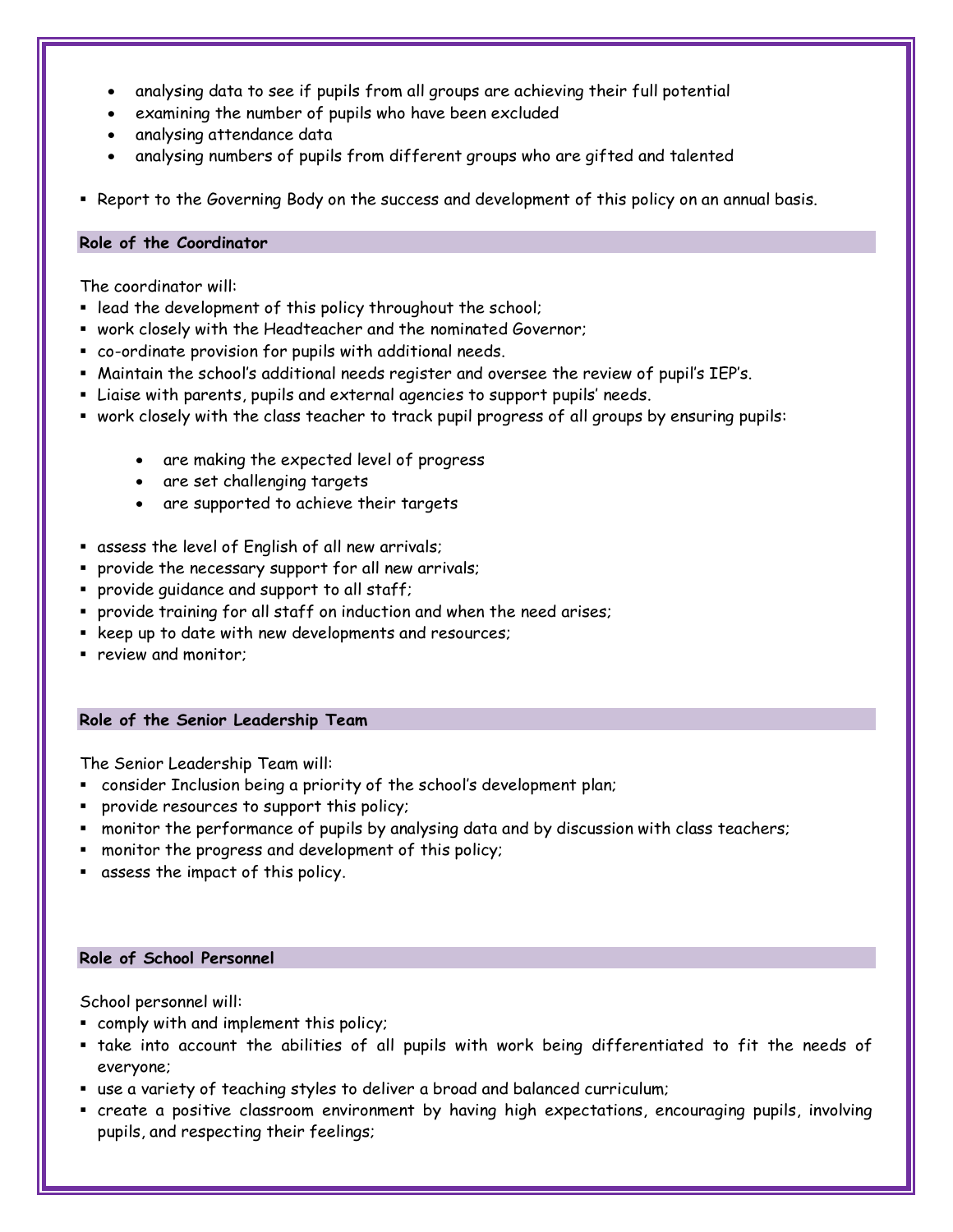- assist in the monitoring and tracking of pupils;
- work closely with the ALNco and outside agencies;
- devise and monitor:
	- individual education/behaviour plans
	- pastoral support programmes
	- one page profiles
- ensure special educational needs pupils have the correct support they require to address their specific needs;
- ensure disabled pupils take a full part in all school activities both on and off the school site;
- ensure pupils with behavioural needs have their own pastoral support programme;
- ensure pupils with English as an additional language access the necessary support from the EAL advisory teacher;
- ensure early intervention programmes support pupils eligible for free school meals;
- ensure pupils who are gifted and talented are identified and that their needs are met;
- ensure the needs of all new arrivals are identified and the appropriate support is allocated.

#### **Role of Pupils**

Pupils will be aware of and comply with this policy and help to make new arrivals welcome to the school.

# **Role of Parents/Carers**

Parents/carers will:

- **be aware of and comply with this policy;**
- work in partnership with the school;
- comply with this policy for the benefit of their children;
- be asked to support and attend review meetings with school staff and external agencies;
- support the school Code of Conduct and guidance necessary to ensure smooth running of the school.

#### **Code of Practice**

The current code of practice 2002 has three stages:

#### **1)school action**

When a concern about a child's progress is registered, initially the child will be monitored by the class teacher, at class action and the individual needs will be addressed by the class teacher through suitable classroom strategies and appropriate differentiation. Individual targets are set and monitored to assess any progress made. Parents are involved in discussions about the difficulties/concerns and their support enlisted. The child's name is put on the ALN register for monitoring only. The pupil is monitored over two terms or the review of two IEP's and the next course of action is planned. If after the monitoring period the pupil is still having difficulties and is in need of a more specific programme, then the child will move to School Action. An IEP will be put in place. The IEP is reviewed twice a year, however updates to the IEP may occur more frequently eg updating targeted word lists, spelling patterns.

#### **2) School Action Plus**

As at the previous stage, the key element of support for pupils with additional educational needs at this point is the review of their individual education plan. This may involve a change in the nature of the support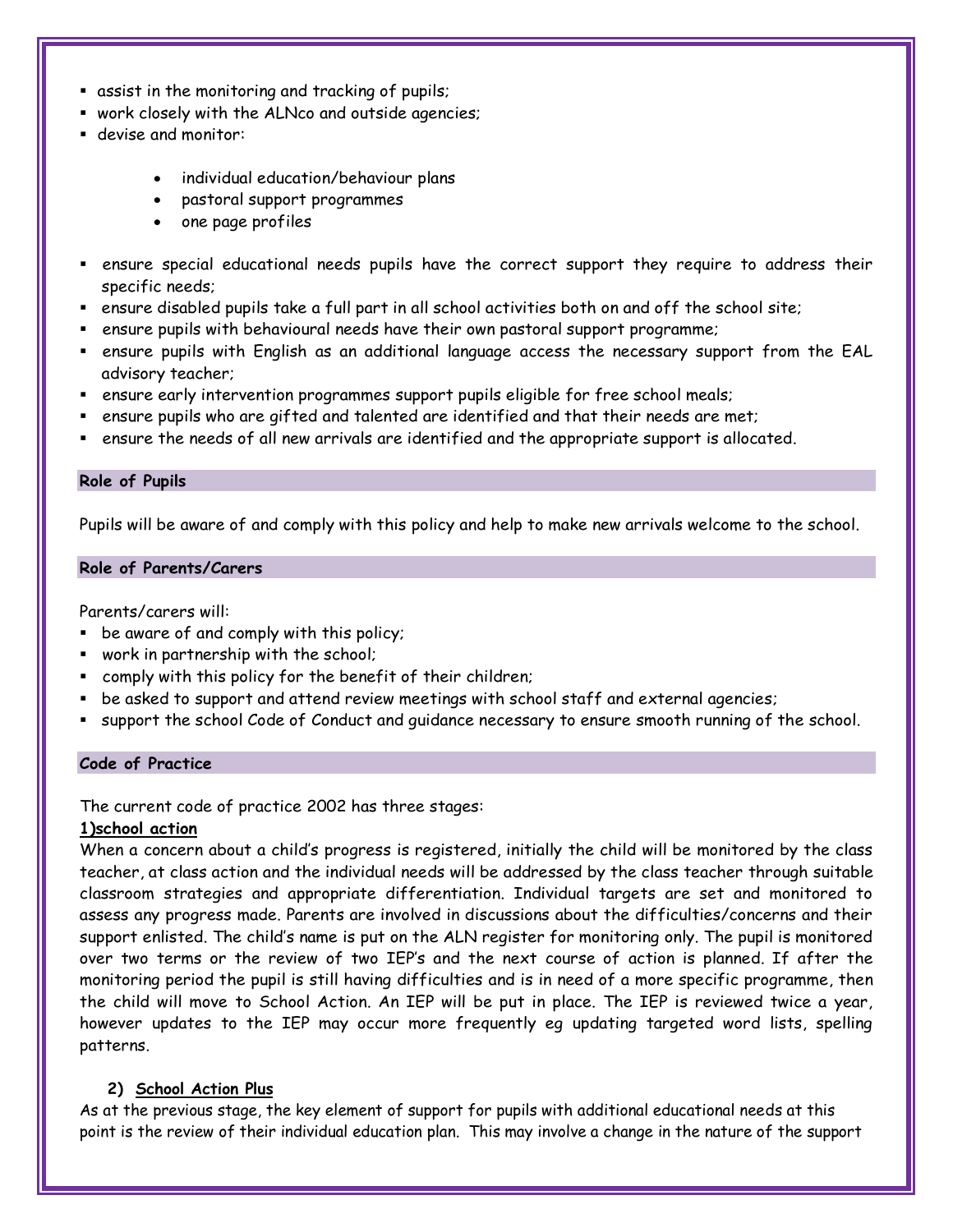being provided by the school and will certainly include very detailed and measurable targets for improvement. Specific resources will be targeted at the pupil and parents will be encouraged to support their child at home with individually tailored tasks e.g. a structure reading program, phonic or spelling activities, mental math's problems etc. It is at this stage that advice is sought from the External agencies, the Educational Psychologist or any other additional specialist service to enhance the provision being made by the school. Any recommendations will be noted and included/read in conjunction with the IEP, which is followed by all the staff involved with that child. After two review periods a decision is made regarding the next action to be taken – whether to return to the previous stage, to continue at the current stage or to move onto the next stage in the process.

The process for requesting funding for any additional support from county must demonstrate that the school has followed a graduated response and all resources within the school have been used to address needs. To make any requests to moderation, the school must demonstrate that the child has a significant level of difficulty and has sought advice from external agencies. It must also show that it has made appropriate provision for the child but that he or she has not made expected progress.

If all of these previous stages have been implemented at school and the pupil has had a considerable amount of support from within the school's resources, with specific IEP's designed to tackle problem areas and the advice of external agencies and Educational Psychologist implemented, but yet there is still concern about their progress, then the school can request a statutory assessment by the LEA. It is the responsibility of the school to provide the LEA with all of the information about the child being referred and give detailed evidence of how the pupil has been supported to date. The LEA will then consider the request and if they are in agreement, with parental permission, the child will be formally assessed to ascertain the exact nature of their difficulties and the most appropriate way of supporting them.

#### **3) Statement of Additional Educational Need**

The final stage of the process, in the most severe cases, is the issuing by the LEA of a formal Statement of Additional Educational Need which takes into account all of the information about the child and identifies the way in which they must be supported in the future. It may indicate a different school placement or additional resources and will certainly outline the key areas that are to be targeted through the child's IEP. The statement is a legal document and must be reviewed annually by all parties involved in the provision for the child.

#### **Progress and Reporting to Parents**

Class Teachers keep detailed records of pupil progress. School based formal assessments are carried out in May each year. In addition, the ALNco may carry out diagnostic tests eg BPVS, RAVENS, NARA, and staff can use the County support pack to identify reading, spelling and number difficulties. All this information contributes to IEP's, identified resources and specific program to be used to support the needs of learners. An annual progress report is sent to parents in the summer term. All parents are invited to Parents Evening twice a year to discuss their children's' progress. In addition to this parents are invited into school on a more regular basis if their child has been identified, as having an additional educational needs to discuss what action will be taken and to find out how they are progressing. In addition parents, are invited to review meetings with school staff and external agencies.

#### **More Able and Talented**

- **More Able and Talented** is the general term.
- Children may be **more able and/ or talented** in diverse fields (academic, creative, sporting, social, leadership);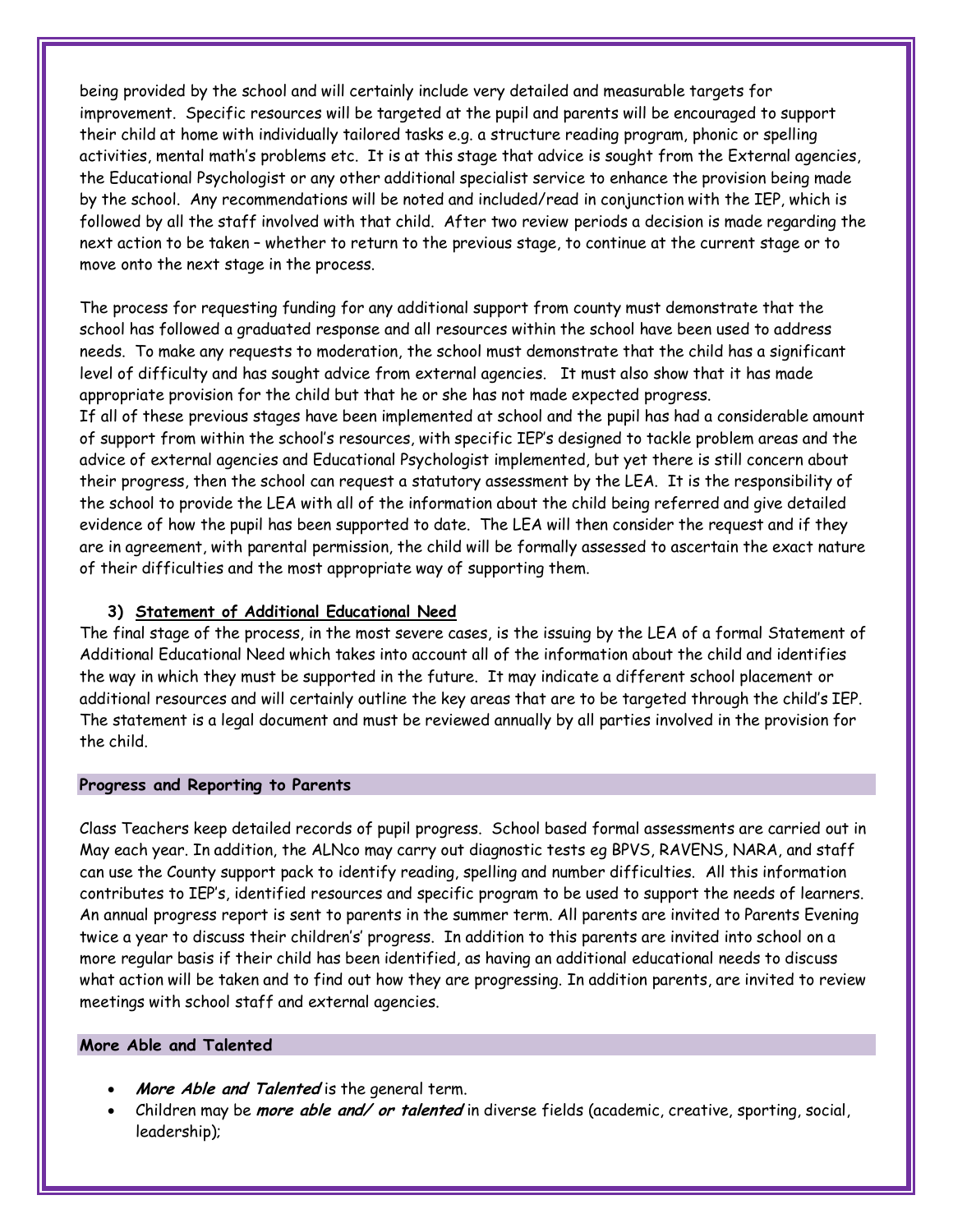- **More able** children would demonstrate a higher ability than average for the class and would often require differentiated tasks and opportunities to learn through challenges;
- **Most able** children will be working at two NC levels above the majority of children in the class and would sometimes require additional and different provision. This would be supported by an IEP;
- **Talented** children demonstrate an innate talent or skill in creative or sporting fields
- More able and talented children may be "high flyers", coasters or disaffected.

#### **Organisation**

- The school's policy for more able and talented children will work within the framework of the teaching and learning policy;
- Teachers and children will share expectations for lessons;
- Staff will make flexible and efficient use of resources;
- Teachers will deploy appropriate teaching styles with children and evaluate their outcomes;
- Teachers will use their assessments to inform future planning;
- There will be sufficient differentiation for all children, offering appropriate challenge for the more able.

#### **Teaching and Learning –More able and talented**

Teaching and learning strategies may include where appropriate:

- Varying groups to suit tasks;
- **Extension opportunities;**
- Pupil led learning opportunities;
- High order questioning;
- Targeted use of classroom assistants;
- Awareness of learning styles;
- Visits by experts;
- Use of more able and talented children as peer supporters/mentors.
- Opportunities for creativity and investigation.
- Links with external STEM projects eg Toyota

# **Raising Awareness of this Policy**

We will raise awareness of this policy via:

- the School Handbook/Prospectus;
- the school website;
- **the Staff Handbook;**
- meetings with parents such as introductory, transition, parent-teacher consultations and curriculum workshops;
- school events;
- meetings with school personnel;
- reports such annual report to parents and Headteacher reports to the Governing Body;

#### **Training**

All school personnel:

have equal chances of training, career development and promotion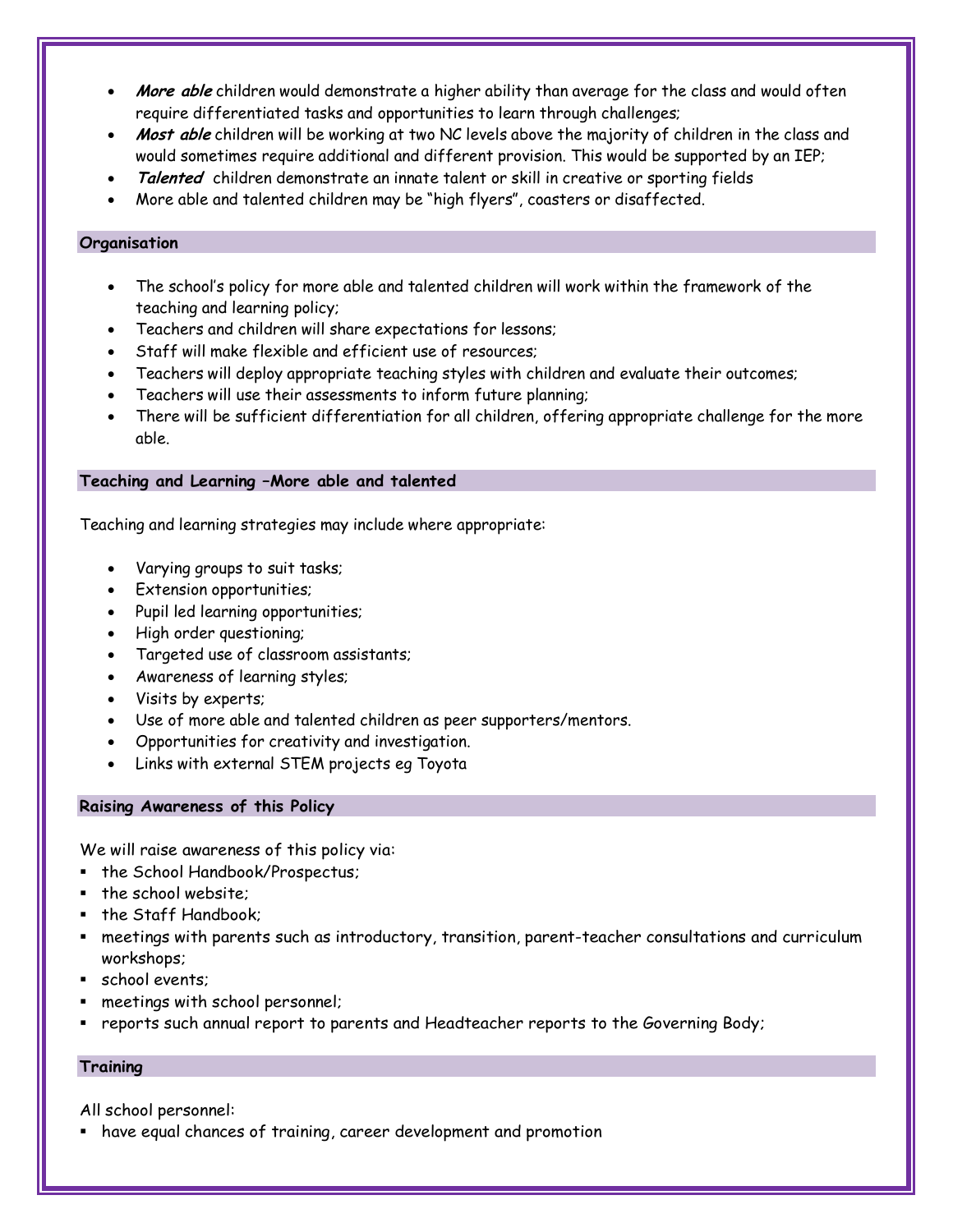- **PECE** receive training on induction which specifically covers:
	- All aspects of this policy
	- Additional Educational Needs
	- **Pupil Behaviour and Discipline**
	- Equal opportunities
	- Inclusion
	- receive periodic training so that they are kept up to date with new information

#### **Monitoring the Implementation and Effectiveness of the Policy**

The practical application of this policy will be reviewed annually or when the need arises by the coordinator, the Headteacher and the nominated Governor.

# **Linked Policies**

- Anti-bullying
- English as an Additional Language
- Equal Opportunities
- Pupil Behaviour and Discipline
- Teaching and Learning